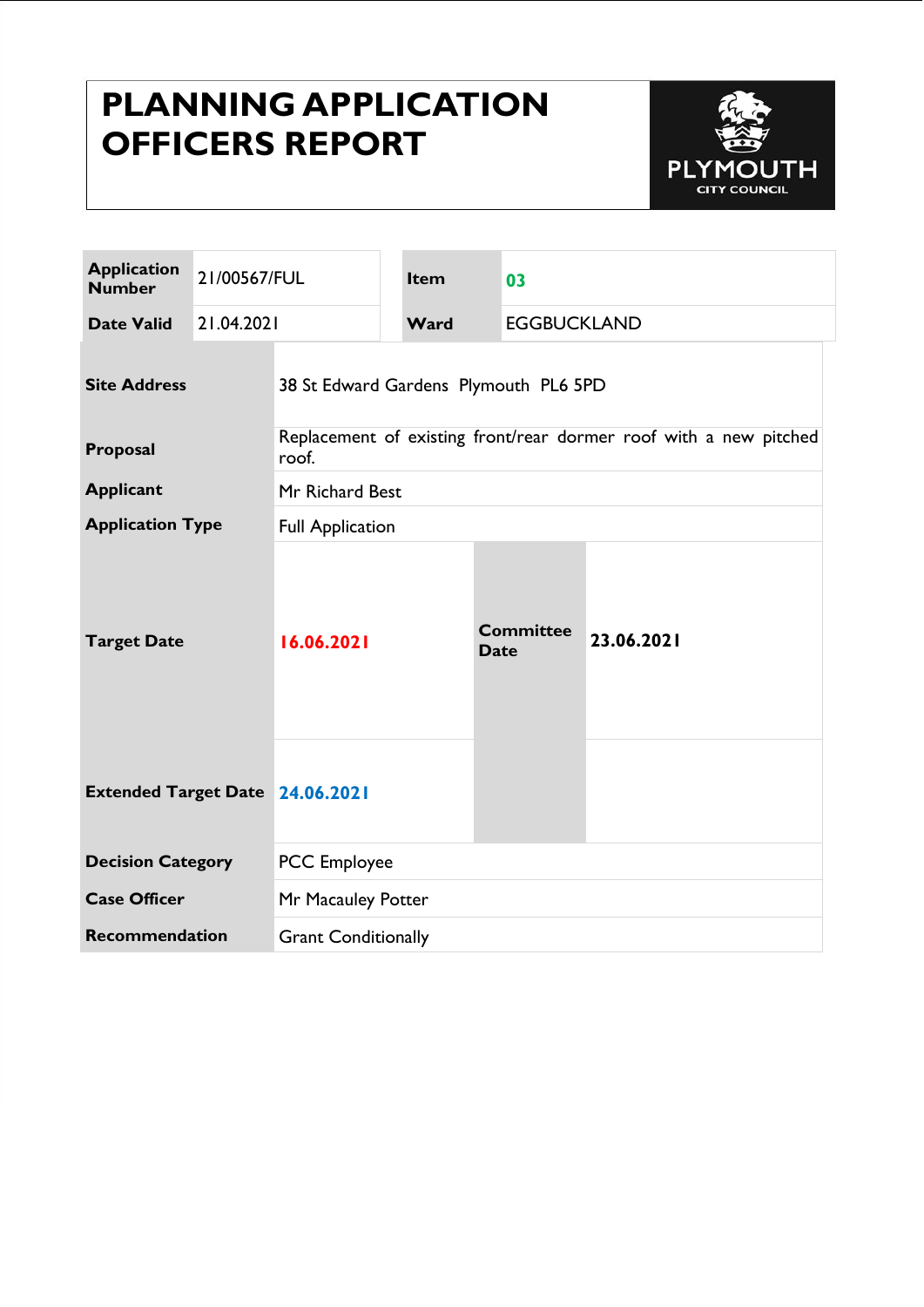

This planning application has been referred to the Planning Committee as the applicant is an employee of the council.

#### **1. Description of Site**

38 St Edward Gardens is a semi-detached dormer-style bungalow located in the Eggbuckland Ward of Plymouth.

#### **2. Proposal Description**

Replacement of existing front/rear dormer roof with a new pitched roof.

#### **3. Pre-application Enquiry**

No pre application enquiry associated with this application.

## **4. Relevant Planning History**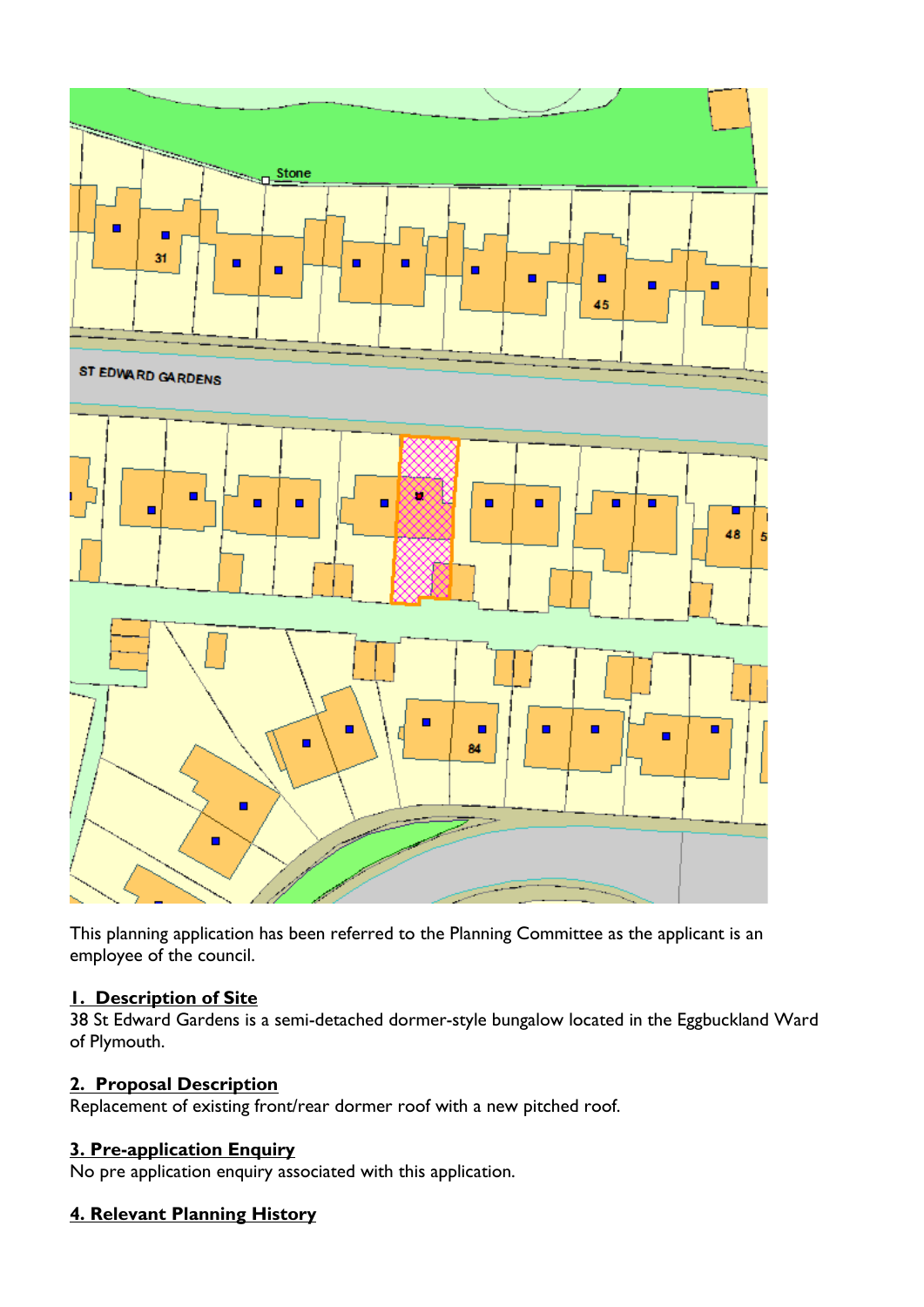No planning history at this address.

#### **5. Consultation Responses**

None requested.

#### **6. Representations**

None received.

## **7. Relevant Policy Framework**

Section 70 of the 1990 Town and Country Planning Act requires that regard be had to the development plan, any local finance and any other material considerations. Section 38(6) of the 2004 Planning and Compensation Act requires that applications are to be determined in accordance with the development plan unless material considerations indicate otherwise. For the purposes of decision making, as of March 26th 2019, the Plymouth & South West Devon Joint Local Plan 2014 - 2034 is now part of the development plan for Plymouth City Council, South Hams District Council and West Devon Borough Council (other than parts South Hams and West Devon within Dartmoor National Park).

Other material considerations include the policies of the National Planning Policy Framework (NPPF), Planning Practice Guidance (PPG) and National Design Guidance. Additionally, the following planning documents are also material considerations in the determination of the application:

• The Plymouth and South West Devon Supplementary Planning Document (SPD) (2020).

## **8. Analysis**

1 This application has been considered in the context of the development plan, Policies DEV1 (Protecting health and amenity) and DEV20 (Place shaping and the quality of the built environment) of the adopted Joint Local Plan, the Framework and other material policy documents as set out in Section 7. The material planning considerations are:

-design

-impact on privacy/outlook -impact on sunlight levels

#### Site Context

2 St Edward Gardens contains a regularly spaced and uniform property line of near identical dormer style bungalows. There are however a combination of flat and pitched dormer roof elements throughout the property line.

Principle of Development

3 Joint Local Plan policies indicate that the proposal is acceptable in principle.

#### Design

4 Paragraph 13.52 of the JLP SPD states that dormer windows are only acceptable on the front roof of a property if they are a feature of nearby properties and if they are sensitively designed and located. In this case, there is a strong precedent for front and rear dormers within the property line. Presently no. 38 features front and rear flat roof dormers which are proposed to be altered to a pitched roof design that matches no. 36 and the wider property line. The pitched elements of the front and rear dormers intersect 200mm above the original ridge line. The finishing materials are proposed to be white uPVC cladding for the external walls and concrete tiles for the pitched roof (both of which match the existing materials palette). From a design perspective, it is concluded that the proposed alterations are in-keeping with the main dwelling and wider street scene for the reasons outlined.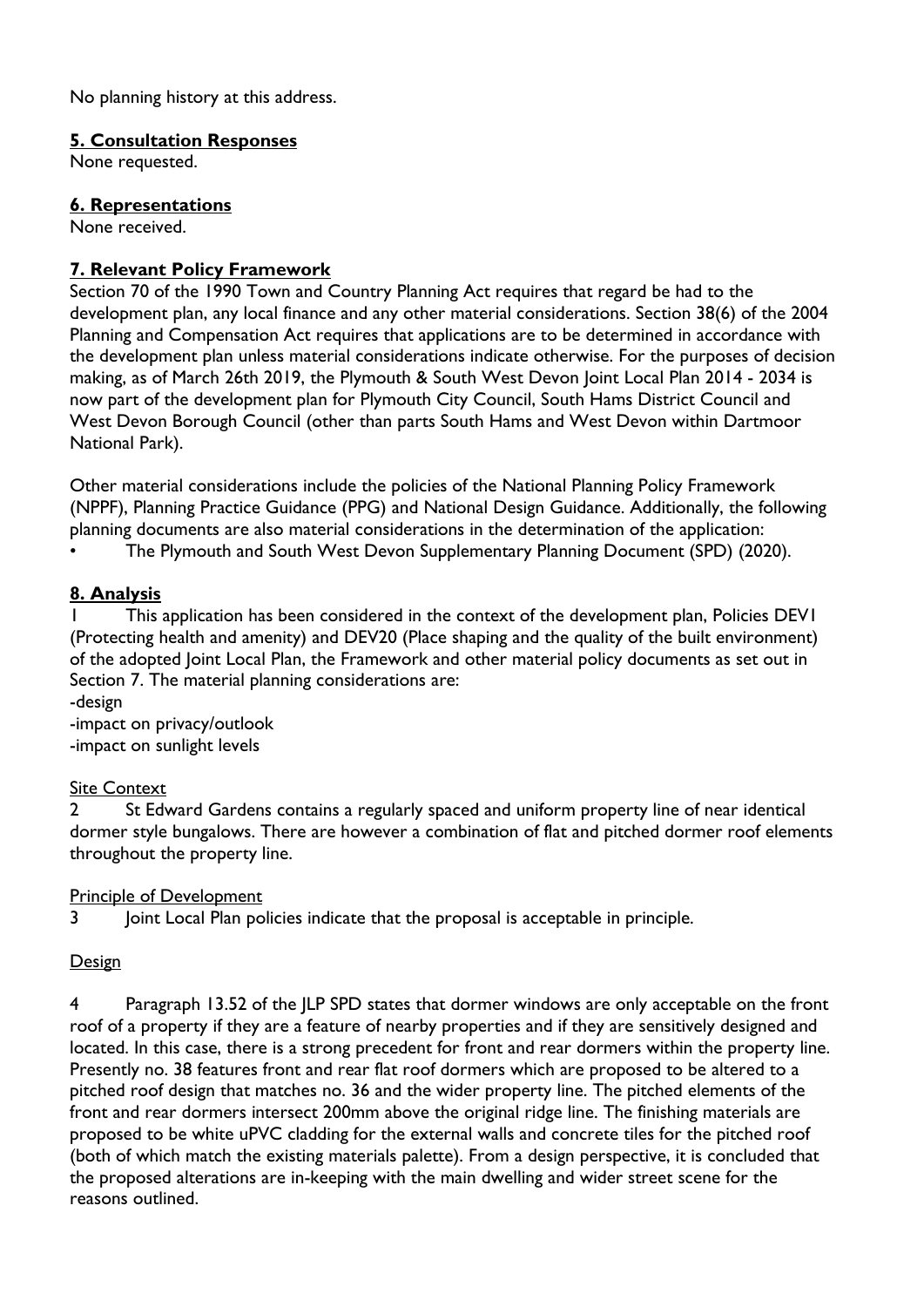5 Officers have therefore considered the overall visual impact of the proposed development against the guidance in the SPD and consider it acceptable and in accordance with policy DEV20 of the JLP.

#### Amenity

6 As the alterations only relate to a change in the roof design, there is no change to window placements, therefore privacy and outlook remain the same for both the applicants and surrounding neighbours. Officers have therefore considered the potential amenity impacts on the adjacent properties against the guidance in the JLP SPD, with specific reference to loss of light, privacy and outlook and consider the proposed alterations acceptable and in accordance with policy DEV1 of the JLP.

## **9. Human Rights**

Human Rights Act - The development has been assessed against the provisions of the Human Rights Act, and in particular Article 1 of the First Protocol and Article 8 of the Act itself. This Act gives further effect to the rights included in the European Convention on Human Rights. In arriving at this recommendation, due regard has been given to the applicant's reasonable development rights and expectations which have been balanced and weighed against the wider community interests, as expressed through third party interests / the Development Plan and Central Government Guidance.

## **10. Local Finance Considerations**

N/A

## **11. Planning Obligations**

The purpose of planning obligations is to mitigate or compensate for adverse impacts of a development, or to prescribe or secure something that is needed to make the development acceptable in planning terms. Planning obligations can only lawfully constitute a reason for granting planning permission where the three statutory tests of Regulation 122 of the CIL Regulations 2010 are met.

Planning obligations not required due to the nature and size of proposal.

#### **12. Equalities and Diversities**

Although not designed and constructed for the ease of vulnerable/disabled users/occupiers, the development does not result in the hindrance of internal and external access in and around the property. The application has therefore had due regard to Section 149 of the Equality Act with regard to the Public Sector Equality Duty and has concluded that the application does not cause discrimination on the grounds of gender, race and disability.

## **13. Conclusions and Reasons for Decision**

Officers have taken account of the NPPF and S38(6) of the Planning and Compulsory Purchase Act 2004 and concluded that the proposed dormer roof alterations to the dwelling accord with policy and national guidance in terms of design and residential amenity and therefore is recommended for conditional approval.

#### **14. Recommendation**

In respect of the application dated 21.04.2021 it is recommended to Grant Conditionally.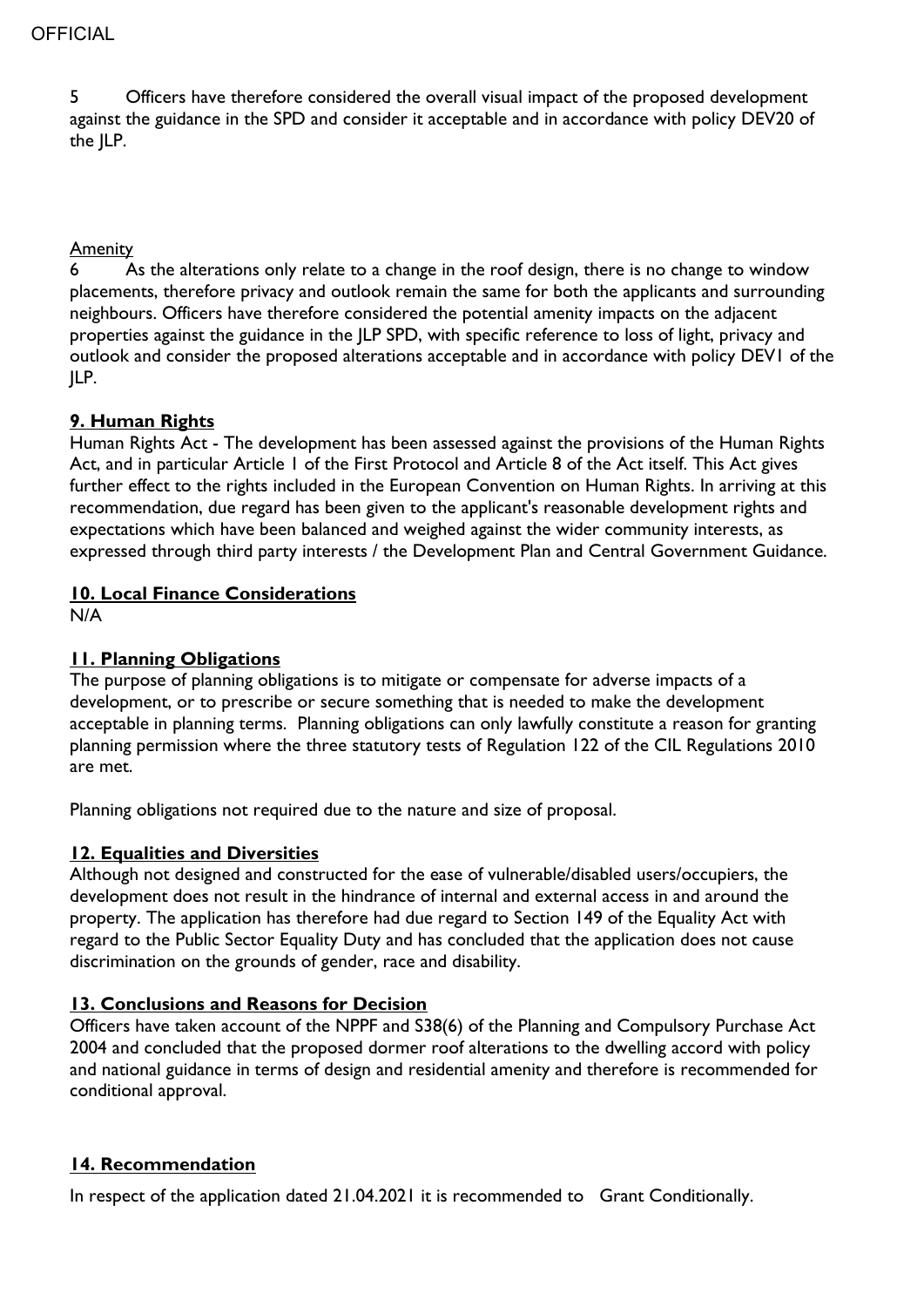## **15. Conditions / Reasons**

The development hereby permitted shall be carried out in accordance with the following approved plans:

## 1 **CONDITION: APPROVED PLANS**

 Proposed Elevations and Plans 21042021 - received 21/04/21 Block Plan TQRQM21096161821779 - received 07/04/21 Location Plan TQRQM21096155437590 - received 07/04/21

Reason:

For the avoidance of doubt and in the interests of good planning, in accordance with the Plymouth & South West Devon Joint Local Plan 2014–2034 (2019).

## 2 **CONDITION: COMMENCE WITHIN 3 YEARS**

The development hereby permitted shall be begun before the expiration of three years beginning from the date of this permission.

Reason:

To comply with Section 51 of the Planning & Compulsory Purchase Act 2004.

## 3 **CONDITION: MATCHING MATERIALS**

For the avoidance of doubt, the materials to be used in the construction of the external surfaces of the dormer alterations hereby permitted shall match those used on the original dwelling:

-External dormer walls - white uPVC cladding

-Dormer roof elements - concrete tiles

Reason:

To ensure that the materials used are in keeping with the appearance of the existing building and the character of the area in accordance with Policy DEV20 (Place shaping and the quality of the built environment) of the adopted Plymouth and South West Devon Joint Local Plan 2014-2034 (2019) and Section 12 of the National Planning Policy Framework 2019.

## **INFORMATIVES**

## 1 **INFORMATIVE: (NOT CIL LIABLE) DEVELOPMENT IS NOT LIABLE FOR A COMMUNITY INFRASTRUCTURE LEVY CONTRIBUTION**